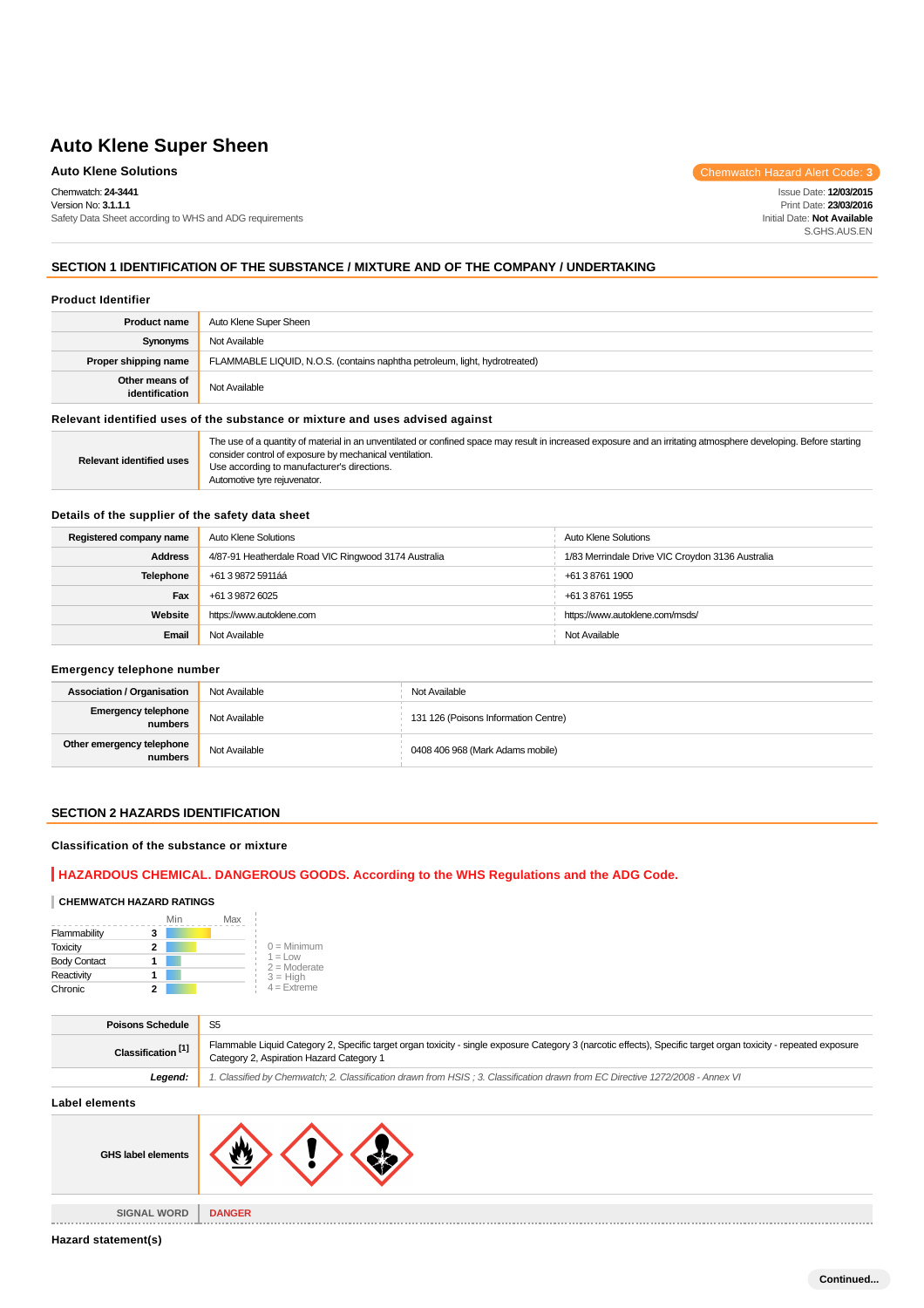| H <sub>225</sub>                             | Highly flammable liquid and vapour.                                |
|----------------------------------------------|--------------------------------------------------------------------|
| H336                                         | May cause drowsiness or dizziness.                                 |
| H373                                         | May cause damage to organs.                                        |
| H304                                         | May be fatal if swallowed and enters airways.                      |
| <b>AUH066</b>                                | Repeated exposure may cause skin dryness and cracking              |
| <b>Precautionary statement(s) Prevention</b> |                                                                    |
| P210                                         | Keep away from heat/sparks/open flames/hot surfaces. - No smoking. |
|                                              |                                                                    |

| P210             | Keep away from heat/sparks/open flames/hot surfaces. - No smoking.                |
|------------------|-----------------------------------------------------------------------------------|
| P <sub>260</sub> | Do not breathe dust/fume/gas/mist/vapours/spray.                                  |
| P <sub>271</sub> | Use only outdoors or in a well-ventilated area.                                   |
| P240             | Ground/bond container and receiving equipment.                                    |
| P <sub>241</sub> | Use explosion-proof electrical/ventilating/lighting/intrinsically safe equipment. |
| P <sub>242</sub> | Use only non-sparking tools.                                                      |
| P243             | Take precautionary measures against static discharge.                             |

#### **Precautionary statement(s) Response**

| P301+P310      | IF SWALLOWED: Immediately call a POISON CENTER or doctor/physician.                                        |
|----------------|------------------------------------------------------------------------------------------------------------|
| P331           | Do NOT induce vomiting.                                                                                    |
| P370+P378      | In case of fire: Use alcohol resistant foam or normal protein foam for extinction.                         |
| P312           | Call a POISON CENTER or doctor/physician if you feel unwell.                                               |
| P303+P361+P353 | IF ON SKIN (or hair): Remove/Take off immediately all contaminated clothing. Rinse skin with water/shower. |
| P304+P340      | IF INHALED: Remove victim to fresh air and keep at rest in a position comfortable for breathing.           |

# **Precautionary statement(s) Storage**

| P403+P235 | Store in a well-ventilated place. Keep cool.                     |
|-----------|------------------------------------------------------------------|
| P405      | Store locked up.                                                 |
| P403+P233 | Store in a well-ventilated place. Keep container tightly closed. |

# **Precautionary statement(s) Disposal**

| <b>P501</b> Dispose of contents/container in accordance with local regulations. |
|---------------------------------------------------------------------------------|
|                                                                                 |

# **SECTION 3 COMPOSITION / INFORMATION ON INGREDIENTS**

#### **Substances**

See section below for composition of Mixtures

### **Mixtures**

| <b>CAS No</b> | %[weight] | Name                                   |
|---------------|-----------|----------------------------------------|
| 64742-49-0.   | >60       | naphtha petroleum, light, hydrotreated |
| 63148-62-9    | 10-30     | rdimethvIsiloxane                      |

# **SECTION 4 FIRST AID MEASURES**

## **Description of first aid measures**

| <b>Eye Contact</b>  | If this product comes in contact with the eyes:<br>• Wash out immediately with fresh running water.<br>Ensure complete irrigation of the eye by keeping eyelids apart and away from eye and moving the eyelids by occasionally lifting the upper and lower lids.<br>► Seek medical attention without delay; if pain persists or recurs seek medical attention.<br>► Removal of contact lenses after an eye injury should only be undertaken by skilled personnel.                                                                                                                                                                                                                                                                  |
|---------------------|------------------------------------------------------------------------------------------------------------------------------------------------------------------------------------------------------------------------------------------------------------------------------------------------------------------------------------------------------------------------------------------------------------------------------------------------------------------------------------------------------------------------------------------------------------------------------------------------------------------------------------------------------------------------------------------------------------------------------------|
| <b>Skin Contact</b> | If skin contact occurs:<br>Inmediately remove all contaminated clothing, including footwear.<br>Flush skin and hair with running water (and soap if available).<br>▶ Seek medical attention in event of irritation.                                                                                                                                                                                                                                                                                                                                                                                                                                                                                                                |
| Inhalation          | If fumes or combustion products are inhaled remove from contaminated area.<br>Lay patient down. Keep warm and rested.<br>► Prostheses such as false teeth, which may block airway, should be removed, where possible, prior to initiating first aid procedures.<br>Apply artificial respiration if not breathing, preferably with a demand valve resuscitator, bag-valve mask device, or pocket mask as trained. Perform CPR if<br>necessary.<br>Transport to hospital, or doctor.                                                                                                                                                                                                                                                 |
| Ingestion           | If swallowed do <b>NOT</b> induce vomiting.<br>If vomiting occurs, lean patient forward or place on left side (head-down position, if possible) to maintain open airway and prevent aspiration.<br>• Observe the patient carefully.<br>► Never give liquid to a person showing signs of being sleepy or with reduced awareness; i.e. becoming unconscious.<br>• Give water to rinse out mouth, then provide liquid slowly and as much as casualty can comfortably drink.<br>$\blacktriangleright$ Seek medical advice.<br>Avoid giving milk or oils.<br>Avoid giving alcohol.<br>If spontaneous vomiting appears imminent or occurs, hold patient's head down, lower than their hips to help avoid possible aspiration of vomitus. |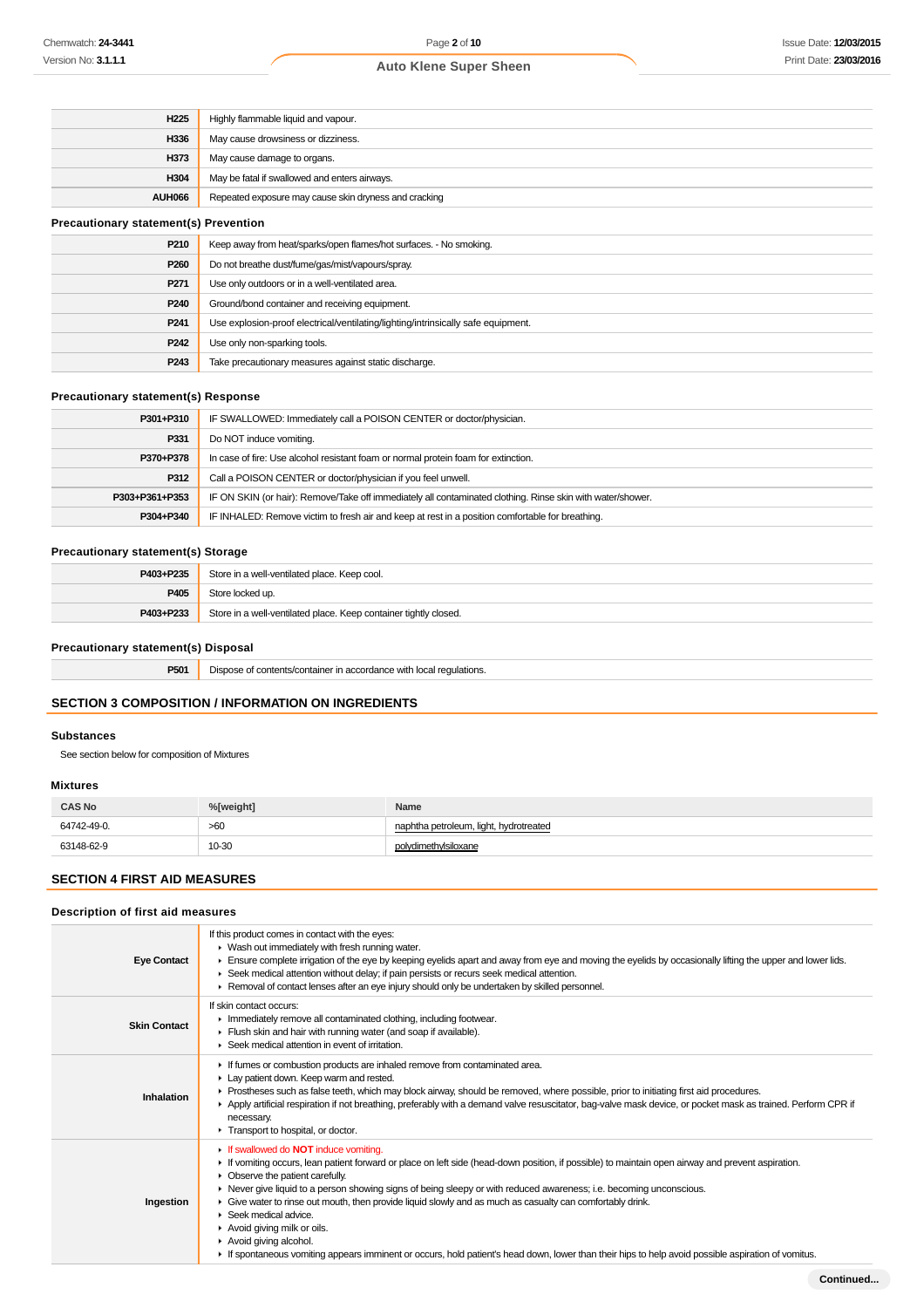## **Indication of any immediate medical attention and special treatment needed**

For acute or short term repeated exposures to petroleum distillates or related hydrocarbons:

- Primary threat to life, from pure petroleum distillate ingestion and/or inhalation, is respiratory failure.
- Patients should be quickly evaluated for signs of respiratory distress (e.g. cyanosis, tachypnoea, intercostal retraction, obtundation) and given oxygen. Patients with inadequate tidal volumes or poor arterial blood gases (pO2 50 mm Hg) should be intubated.
- ▶ Arrhythmias complicate some hydrocarbon ingestion and/or inhalation and electrocardiographic evidence of myocardial injury has been reported; intravenous lines and cardiac monitors should be established in obviously symptomatic patients. The lungs excrete inhaled solvents, so that hyperventilation improves clearance.
- A chest x-ray should be taken immediately after stabilisation of breathing and circulation to document aspiration and detect the presence of pneumothorax.
- Epinephrine (adrenalin) is not recommended for treatment of bronchospasm because of potential myocardial sensitisation to catecholamines. Inhaled cardioselective bronchodilators (e.g. Alupent, Salbutamol) are the preferred agents, with aminophylline a second choice.
- Lavage is indicated in patients who require decontamination; ensure use of cuffed endotracheal tube in adult patients. [Ellenhorn and Barceloux: Medical Toxicology]

Any material aspirated during vomiting may produce lung injury. Therefore emesis should not be induced mechanically or pharmacologically. Mechanical means should be used if it is considered necessary to evacuate the stomach contents; these include gastric lavage after endotracheal intubation. If spontaneous vomiting has occurred after ingestion, the patient should be monitored for difficult breathing, as adverse effects of aspiration into the lungs may be delayed up to 48 hours. Treat symptomatically.

#### **SECTION 5 FIREFIGHTING MEASURES**

#### **Extinguishing media**

- Foam.
- Dry chemical powder. BCF (where regulations permit).
- Carbon dioxide.
- Water spray or fog Large fires only.

#### **Special hazards arising from the substrate or mixture**

**Fire Incompatibility Avoid contamination with oxidising agents i.e. nitrates, oxidising acids, chlorine bleaches, pool chlorine etc. as ignition may result Advice for firefighters Fire Fighting** Alert Fire Brigade and tell them location and nature of hazard. ► May be violently or explosively reactive. Wear breathing apparatus plus protective gloves in the event of a fire. Prevent, by any means available, spillage from entering drains or water course. Consider evacuation (or protect in place). Fight fire from a safe distance, with adequate cover. If safe, switch off electrical equipment until vapour fire hazard removed. **Fire/Explosion Hazard** High temperature decomposition products include silicon dioxide, small amounts of formaldehyde, formic acid, acetic acid and traces of silicon polymers. These gases may ignite and, depending on circumstances, may cause the resin/polymer to ignite. An outer skin of silica may also form. Extinguishing of fire, beneath the skin, may be difficult. **Liquid and vapour are highly flammable.** Severe fire hazard when exposed to heat, flame and/or oxidisers. Vapour may travel a considerable distance to source of ignition. Heating may cause expansion or decomposition leading to violent rupture of containers. ▶ On combustion, may emit toxic fumes of carbon monoxide (CO). Combustion products include:, carbon dioxide (CO2), silicon dioxide (SiO2), other pyrolysis products typical of burning organic material**Contains low boiling**

**substance:** Closed containers may rupture due to pressure buildup under fire conditions.

#### **SECTION 6 ACCIDENTAL RELEASE MEASURES**

#### **Personal precautions, protective equipment and emergency procedures**

| <b>Minor Spills</b> | Remove all ignition sources.<br>$\triangleright$ Clean up all spills immediately.<br>Avoid breathing vapours and contact with skin and eyes.<br>• Control personal contact with the substance, by using protective equipment.<br>• Contain and absorb small quantities with vermiculite or other absorbent material.<br>$\triangleright$ Wipe up.<br>• Collect residues in a flammable waste container.                                                                                                                                                                                                                                                                                                                                                                                                    |
|---------------------|------------------------------------------------------------------------------------------------------------------------------------------------------------------------------------------------------------------------------------------------------------------------------------------------------------------------------------------------------------------------------------------------------------------------------------------------------------------------------------------------------------------------------------------------------------------------------------------------------------------------------------------------------------------------------------------------------------------------------------------------------------------------------------------------------------|
| <b>Major Spills</b> | Silicone fluids, even in small quantities, may present a slip hazard.<br>$\blacktriangleright$ It may be necessary to rope off area and place warning signs around perimeter.<br>$\triangleright$ Clean up area from spill, with suitable absorbant, as soon as practically possible.<br>Final cleaning may require use of steam, solvents or detergents.<br>$\triangleright$ Clear area of personnel and move upwind.<br>Alert Fire Brigade and tell them location and nature of hazard.<br>$\blacktriangleright$ May be violently or explosively reactive.<br>• Wear breathing apparatus plus protective gloves.<br>▶ Prevent, by any means available, spillage from entering drains or water course.<br>• Consider evacuation (or protect in place).<br>• No smoking, naked lights or ignition sources. |

Personal Protective Equipment advice is contained in Section 8 of the SDS.

#### **SECTION 7 HANDLING AND STORAGE**

| Precautions for safe handling |  |  |
|-------------------------------|--|--|
|-------------------------------|--|--|

**Safe handling** Containers, even those that have been emptied, may contain explosive vapours. Do NOT cut, drill, grind, weld or perform similar operations on or near containers. **Contains low boiling substance:** Storage in sealed containers may result in pressure buildup causing violent rupture of containers not rated appropriately.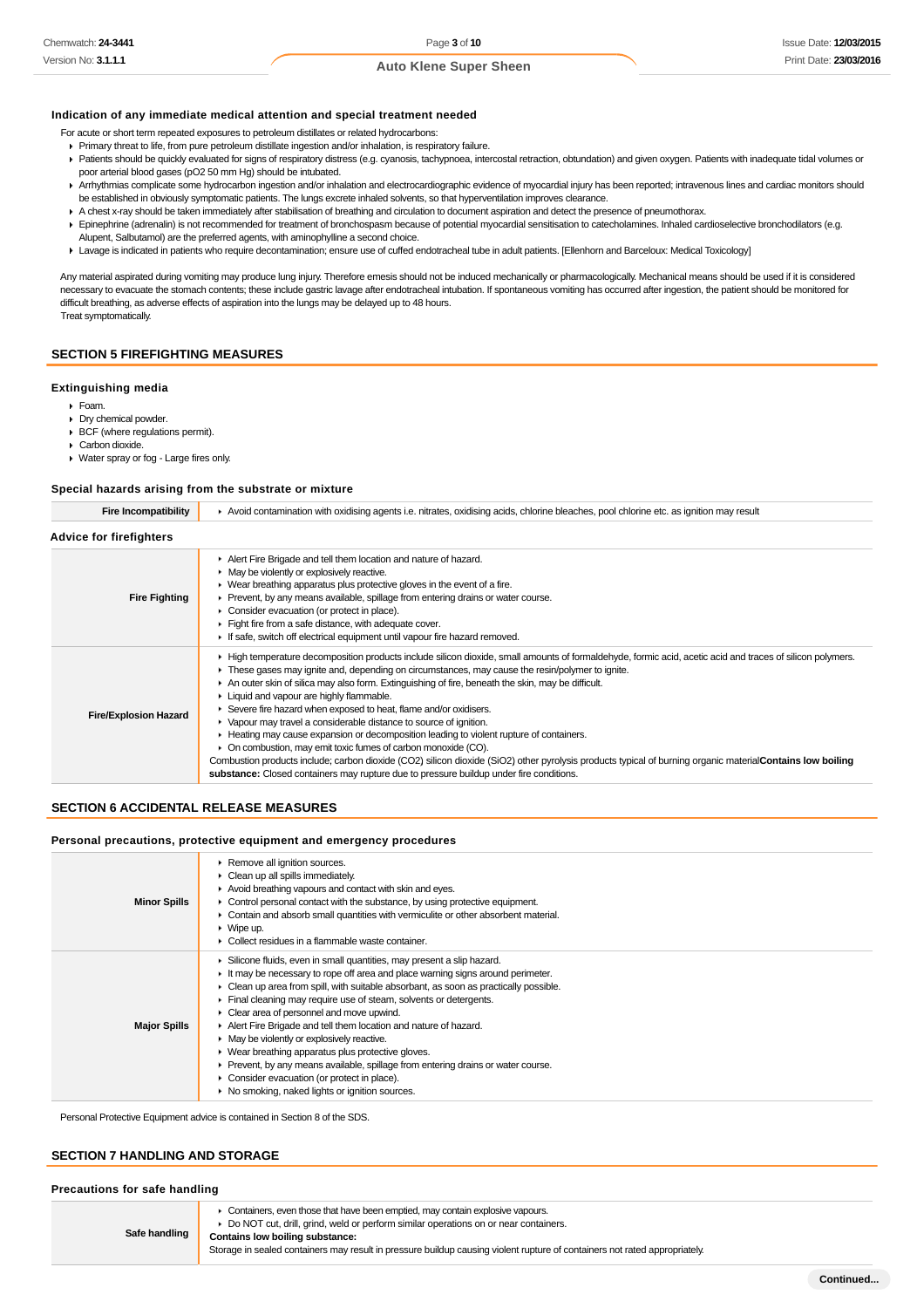|                         | $\triangleright$ Vent periodically<br>Always release caps or seals slowly to ensure slow dissipation of vapours<br>DO NOT allow clothing wet with material to stay in contact with skin<br>Avoid all personal contact, including inhalation.<br>• Wear protective clothing when risk of exposure occurs.<br>• Use in a well-ventilated area.<br>▶ Prevent concentration in hollows and sumps.<br>DO NOT enter confined spaces until atmosphere has been checked.<br>Avoid smoking, naked lights, heat or ignition sources.<br>▶ When handling, DO NOT eat, drink or smoke.                                                                                                                                                                                                                                                                                                                                                                                                                                                                                                                                                                                                                                                                                   |
|-------------------------|--------------------------------------------------------------------------------------------------------------------------------------------------------------------------------------------------------------------------------------------------------------------------------------------------------------------------------------------------------------------------------------------------------------------------------------------------------------------------------------------------------------------------------------------------------------------------------------------------------------------------------------------------------------------------------------------------------------------------------------------------------------------------------------------------------------------------------------------------------------------------------------------------------------------------------------------------------------------------------------------------------------------------------------------------------------------------------------------------------------------------------------------------------------------------------------------------------------------------------------------------------------|
| Other information       | Store in original containers in approved flame-proof area.<br>▶ No smoking, naked lights, heat or ignition sources.<br>DO NOT store in pits, depressions, basements or areas where vapours may be trapped.<br>▶ Keep containers securely sealed.<br>Store away from incompatible materials in a cool, dry well ventilated area.<br>▶ Protect containers against physical damage and check regularly for leaks.<br>• Observe manufacturer's storage and handling recommendations contained within this SDS.<br>Conditions for safe storage, including any incompatibilities                                                                                                                                                                                                                                                                                                                                                                                                                                                                                                                                                                                                                                                                                   |
| Suitable container      | Packing as supplied by manufacturer.<br>Plastic containers may only be used if approved for flammable liquid.<br>• Check that containers are clearly labelled and free from leaks.<br>For low viscosity materials (i) : Drums and jerry cans must be of the non-removable head type. (ii) : Where a can is to be used as an inner package, the can<br>must have a screwed enclosure.<br>For materials with a viscosity of at least 2680 cSt. (23 deg. C)<br>For manufactured product having a viscosity of at least 250 cSt. (23 deg. C)<br>• Manufactured product that requires stirring before use and having a viscosity of at least 20 cSt (25 deg. C): (i) Removable head packaging; (ii) Cans with<br>friction closures and (iii) low pressure tubes and cartridges may be used.<br>> Where combination packages are used, and the inner packages are of glass, there must be sufficient inert cushioning material in contact with inner and outer<br>packages<br>In addition, where inner packagings are glass and contain liquids of packing group I there must be sufficient inert absorbent to absorb any spillage, unless<br>the outer packaging is a close fitting moulded plastic box and the substances are not incompatible with the plastic. |
| Storage incompatibility | Traces of benzene, a carcinogen, may form when silicones are heated in air above 230 degrees C. Concentrated acids and bases cause degradation of<br>polymer. Boiling water may soften and weaken material.<br>$\blacktriangleright$ Avoid reaction with oxidising agents                                                                                                                                                                                                                                                                                                                                                                                                                                                                                                                                                                                                                                                                                                                                                                                                                                                                                                                                                                                    |

# **SECTION 8 EXPOSURE CONTROLS / PERSONAL PROTECTION**

Check for bulging containers.

## **Control parameters**

# **OCCUPATIONAL EXPOSURE LIMITS (OEL)**

**INGREDIENT DATA**

Not Available

### **EMERGENCY LIMITS**

| Ingredient                                | <b>Material name</b>                                                                |                     | TEEL-1             | TEEL-2            | TEEL-3    |
|-------------------------------------------|-------------------------------------------------------------------------------------|---------------------|--------------------|-------------------|-----------|
| polydimethylsiloxane                      | Dimethyl siloxane; (Dimethylpolysiloxane; Syltherm XLT; Syltherm 800; Silicone 360) |                     | $1.5 \text{ mg/m}$ | $16 \text{ mg/m}$ | 990 mg/m3 |
|                                           |                                                                                     |                     |                    |                   |           |
| Ingredient                                | <b>Original IDLH</b>                                                                | <b>Revised IDLH</b> |                    |                   |           |
| naphtha petroleum, light,<br>hydrotreated | Not Available                                                                       | Not Available       |                    |                   |           |
| polydimethylsiloxane                      | Not Available                                                                       | Not Available       |                    |                   |           |

#### **Exposure controls**

| Appropriate engineering<br>controls | CARE: Use of a quantity of this material in confined space or poorly ventilated area, where rapid build up of concentrated atmosphere may occur, could require<br>increased ventilation and/or protective gear<br>Engineering controls are used to remove a hazard or place a barrier between the worker and the hazard. Well-designed engineering controls can be highly<br>effective in protecting workers and will typically be independent of worker interactions to provide this high level of protection.<br>The basic types of engineering controls are:<br>Process controls which involve changing the way a job activity or process is done to reduce the risk.<br>Enclosure and/or isolation of emission source which keeps a selected hazard "physically" away from the worker and ventilation that strategically "adds" and<br>"removes" air in the work environment. Ventilation can remove or dilute an air contaminant if designed properly. The design of a ventilation system must match<br>the particular process and chemical or contaminant in use.<br>Employers may need to use multiple types of controls to prevent employee overexposure. |
|-------------------------------------|-------------------------------------------------------------------------------------------------------------------------------------------------------------------------------------------------------------------------------------------------------------------------------------------------------------------------------------------------------------------------------------------------------------------------------------------------------------------------------------------------------------------------------------------------------------------------------------------------------------------------------------------------------------------------------------------------------------------------------------------------------------------------------------------------------------------------------------------------------------------------------------------------------------------------------------------------------------------------------------------------------------------------------------------------------------------------------------------------------------------------------------------------------------------|
| <b>Personal protection</b>          |                                                                                                                                                                                                                                                                                                                                                                                                                                                                                                                                                                                                                                                                                                                                                                                                                                                                                                                                                                                                                                                                                                                                                                   |
| Eye and face protection             | Safety glasses with side shields.<br>Chemical goggles.<br>• Contact lenses may pose a special hazard; soft contact lenses may absorb and concentrate irritants. A written policy document, describing the wearing of<br>lenses or restrictions on use, should be created for each workplace or task. This should include a review of lens absorption and adsorption for the class of<br>chemicals in use and an account of injury experience. Medical and first-aid personnel should be trained in their removal and suitable equipment should be<br>readily available. In the event of chemical exposure, begin eye irrigation immediately and remove contact lens as soon as practicable.                                                                                                                                                                                                                                                                                                                                                                                                                                                                       |
| <b>Skin protection</b>              | See Hand protection below                                                                                                                                                                                                                                                                                                                                                                                                                                                                                                                                                                                                                                                                                                                                                                                                                                                                                                                                                                                                                                                                                                                                         |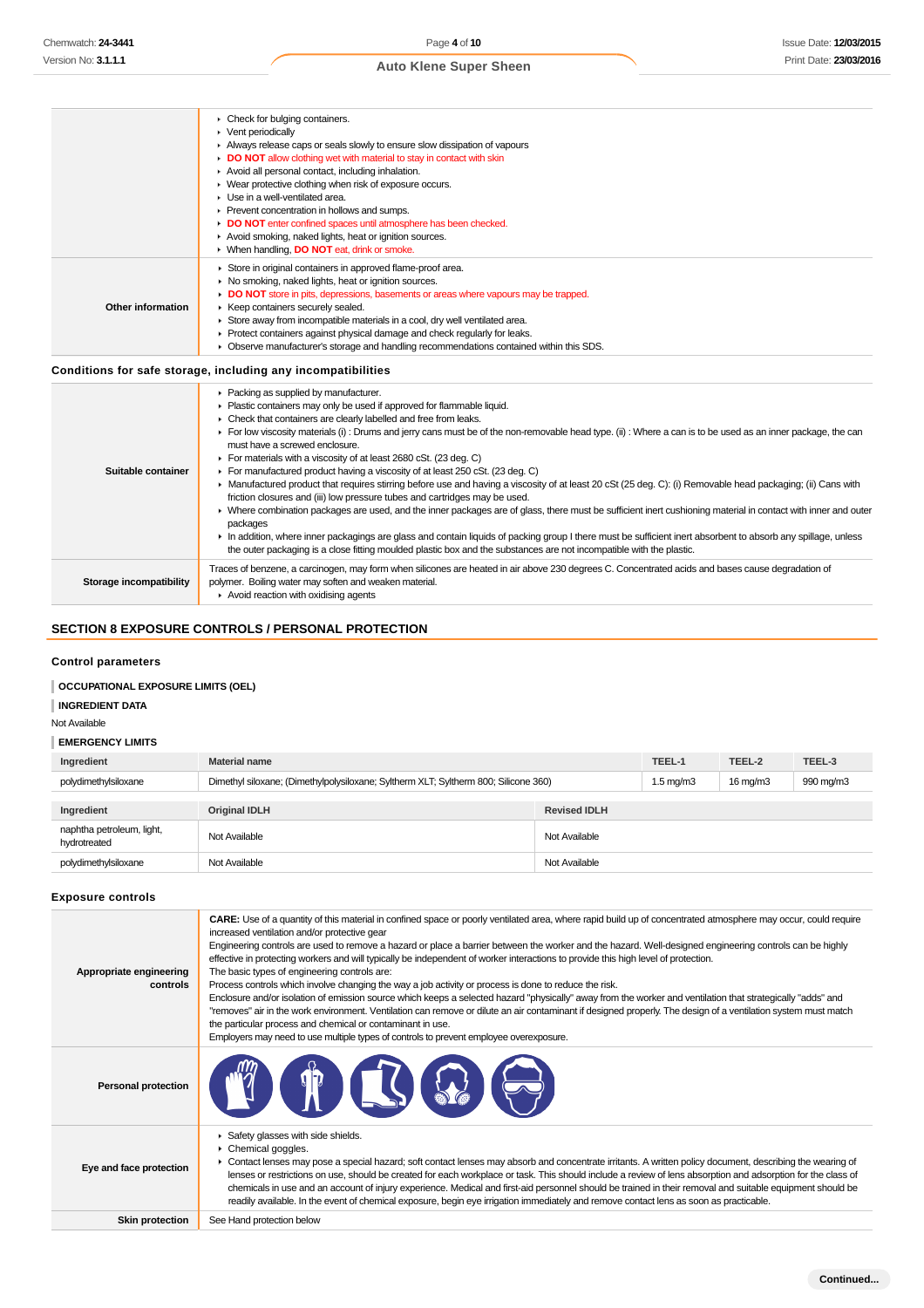| Hands/feet protection  | ▶ Wear chemical protective gloves, e.g. PVC.<br>▶ Wear safety footwear or safety gumboots, e.g. Rubber<br>The selection of suitable gloves does not only depend on the material, but also on further marks of quality which vary from manufacturer to manufacturer. Where<br>the chemical is a preparation of several substances, the resistance of the glove material can not be calculated in advance and has therefore to be checked prior<br>to the application.<br>The exact break through time for substances has to be obtained from the manufacturer of the protective gloves and has to be observed when making a final<br>choice.<br>Suitability and durability of glove type is dependent on usage. Important factors in the selection of gloves include:<br>$\triangleright$ frequency and duration of contact,<br>• chemical resistance of glove material,<br>• glove thickness and<br>$\cdot$ dexterity<br>Select gloves tested to a relevant standard (e.g. Europe EN 374, US F739, AS/NZS 2161.1 or national equivalent).<br>> When prolonged or frequently repeated contact may occur, a glove with a protection class of 5 or higher (breakthrough time greater than 240 minutes<br>according to EN 374, AS/NZS 2161.10.1 or national equivalent) is recommended.<br>• When only brief contact is expected, a glove with a protection class of 3 or higher (breakthrough time greater than 60 minutes according to EN 374, AS/NZS<br>2161.10.1 or national equivalent) is recommended.<br>$\triangleright$ Neoprene rubber gloves |
|------------------------|-----------------------------------------------------------------------------------------------------------------------------------------------------------------------------------------------------------------------------------------------------------------------------------------------------------------------------------------------------------------------------------------------------------------------------------------------------------------------------------------------------------------------------------------------------------------------------------------------------------------------------------------------------------------------------------------------------------------------------------------------------------------------------------------------------------------------------------------------------------------------------------------------------------------------------------------------------------------------------------------------------------------------------------------------------------------------------------------------------------------------------------------------------------------------------------------------------------------------------------------------------------------------------------------------------------------------------------------------------------------------------------------------------------------------------------------------------------------------------------------------------------------------------------------------------|
| <b>Body protection</b> | See Other protection below                                                                                                                                                                                                                                                                                                                                                                                                                                                                                                                                                                                                                                                                                                                                                                                                                                                                                                                                                                                                                                                                                                                                                                                                                                                                                                                                                                                                                                                                                                                          |
| Other protection       | $\triangleright$ Overalls.<br>PVC Apron.<br>PVC protective suit may be required if exposure severe.<br>Eyewash unit.<br>Ensure there is ready access to a safety shower.<br>Some plastic personal protective equipment (PPE) (e.g. gloves, aprons, overshoes) are not recommended as they may produce static electricity.<br>For large scale or continuous use wear tight-weave non-static clothing (no metallic fasteners, cuffs or pockets).<br>Non sparking safety or conductive footwear should be considered. Conductive footwear describes a boot or shoe with a sole made from a conductive compound<br>chemically bound to the bottom components, for permanent control to electrically ground the foot an shall dissipate static electricity from the body to reduce the<br>possibility of ignition of volatile compounds. Electrical resistance must range between 0 to 500,000 ohms. Conductive shoes should be stored in lockers close<br>to the room in which they are worn. Personnel who have been issued conductive footwear should not wear them from their place of work to their homes and<br>return.                                                                                                                                                                                                                                                                                                                                                                                                                            |
| <b>Thermal hazards</b> | Not Available                                                                                                                                                                                                                                                                                                                                                                                                                                                                                                                                                                                                                                                                                                                                                                                                                                                                                                                                                                                                                                                                                                                                                                                                                                                                                                                                                                                                                                                                                                                                       |

#### **Respiratory protection**

Type A-P Filter of sufficient capacity. (AS/NZS 1716 & 1715, EN 143:2000 & 149:2001, ANSI Z88 or national equivalent)

Where the concentration of gas/particulates in the breathing zone, approaches or exceeds the "Exposure Standard" (or ES), respiratory protection is required. Degree of protection varies with both face-piece and Class of filter; the nature of protection varies with Type of filter.

| <b>Required Minimum Protection Factor</b> | <b>Half-Face Respirator</b> | <b>Full-Face Respirator</b> | Powered Air Respirator  |
|-------------------------------------------|-----------------------------|-----------------------------|-------------------------|
| up to $10 \times ES$                      | A-AUS P2                    |                             | A-PAPR-AUS / Class 1 P2 |
| up to $50 \times ES$                      |                             | A-AUS / Class 1 P2          |                         |
| up to $100 \times ES$                     | -                           | A-2 P2                      | A-PAPR-2 P2 ^           |

^ - Full-face

A(All classes) = Organic vapours, B AUS or B1 = Acid gasses, B2 = Acid gas or hydrogen cyanide(HCN), B3 = Acid gas or hydrogen cyanide(HCN), E = Sulfur dioxide(SO2), G = Agricultural chemicals, K = Ammonia(NH3), Hg = Mercury, NO = Oxides of nitrogen, MB = Methyl bromide, AX = Low boiling point organic compounds(below 65 degC)

## **SECTION 9 PHYSICAL AND CHEMICAL PROPERTIES**

## **Information on basic physical and chemical properties**

| Appearance                                      | Clear, highly flammable liquid with a solvent odour; does not mixes in water. |                                                   |                |
|-------------------------------------------------|-------------------------------------------------------------------------------|---------------------------------------------------|----------------|
|                                                 |                                                                               |                                                   |                |
| <b>Physical state</b>                           | Liquid                                                                        | Relative density (Water = 1)                      | 0.7            |
| Odour                                           | Not Available                                                                 | <b>Partition coefficient</b><br>n-octanol / water | Not Available  |
| <b>Odour threshold</b>                          | Not Available                                                                 | Auto-ignition temperature<br>(°C)                 | Not Available  |
| pH (as supplied)                                | Not Applicable                                                                | Decomposition<br>temperature                      | Not Available  |
| Melting point / freezing<br>point (°C)          | Not Available                                                                 | <b>Viscosity (cSt)</b>                            | Not Available  |
| Initial boiling point and<br>boiling range (°C) | >80                                                                           | Molecular weight (g/mol)                          | Not Applicable |
| Flash point (°C)                                | 35                                                                            | <b>Taste</b>                                      | Not Available  |
| <b>Evaporation rate</b>                         | Not Available                                                                 | <b>Explosive properties</b>                       | Not Available  |
| Flammability                                    | Flammable.                                                                    | <b>Oxidising properties</b>                       | Not Available  |
| Upper Explosive Limit (%)                       | 6                                                                             | Surface Tension (dyn/cm or<br>$mN/m$ )            | Not Available  |
| Lower Explosive Limit (%)                       | 1                                                                             | <b>Volatile Component (%vol)</b>                  | 80             |
| Vapour pressure (kPa)                           | Not Applicable                                                                | Gas group                                         | Not Available  |
| Solubility in water (g/L)                       | Immiscible                                                                    | pH as a solution (1%)                             | Not Applicable |
| Vapour density $(Air = 1)$                      | Not Available                                                                 | VOC g/L                                           | Not Available  |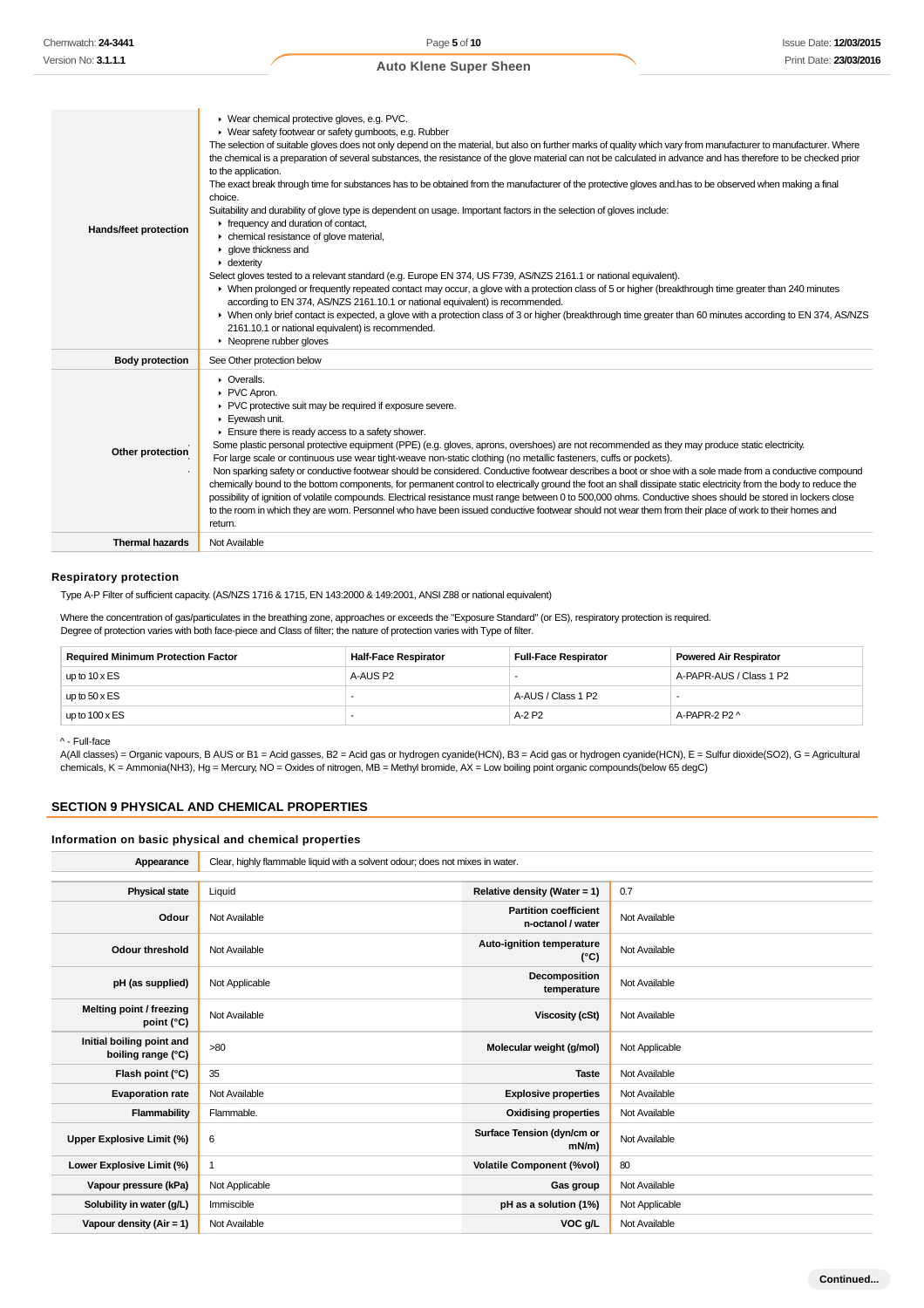# **SECTION 10 STABILITY AND REACTIVITY**

| Reactivity                            | See section 7                                                                                                                                                                                                                                                                                                                                                                                                                                                                          |
|---------------------------------------|----------------------------------------------------------------------------------------------------------------------------------------------------------------------------------------------------------------------------------------------------------------------------------------------------------------------------------------------------------------------------------------------------------------------------------------------------------------------------------------|
| <b>Chemical stability</b>             | • Silicone fluids are stable under normal storage conditions.<br>Hazardous polymerisation will not occur.<br>$\triangleright$ At temperatures > 150 C, silicones can slowly react with the oxygen in air.<br>► When heated > 300 C, silicones can slowly depolymerise to volatile siloxanes whether or not air is present.<br>• Unstable in the presence of incompatible materials.<br>$\blacktriangleright$ Product is considered stable.<br>Hazardous polymerisation will not occur. |
| Possibility of hazardous<br>reactions | See section 7                                                                                                                                                                                                                                                                                                                                                                                                                                                                          |
| <b>Conditions to avoid</b>            | See section 7                                                                                                                                                                                                                                                                                                                                                                                                                                                                          |
| Incompatible materials                | See section 7                                                                                                                                                                                                                                                                                                                                                                                                                                                                          |
| Hazardous decomposition<br>products   | See section 5                                                                                                                                                                                                                                                                                                                                                                                                                                                                          |

#### **SECTION 11 TOXICOLOGICAL INFORMATION**

# **Information on toxicological effects**

| Inhaled                                   | Inhalation of vapours may cause drowsiness and dizziness. This may be accompanied by sleepiness, reduced alertness, loss of reflexes, lack of co-ordination,<br>and vertigo.<br>Inhalation of vapours or aerosols (mists, fumes), generated by the material during the course of normal handling, may be damaging to the health of the<br>individual.<br>Inhalation hazard is increased at higher temperatures.<br>Vapours of silicones are generally fairly well tolerated, however very high concentrations can cause death within minutes due to respiratory failure. At high<br>temperatures, the fumes and oxidation products can be irritating and toxic and can cause depression leading to death in very high doses.<br>Inhalation of high concentrations of gas/vapour causes lung irritation with coughing and nausea, central nervous depression with headache and dizziness,<br>slowing of reflexes, fatigue and inco-ordination.<br>Central nervous system (CNS) depression may include general discomfort, symptoms of giddiness, headache, dizziness, nausea, anaesthetic effects, slowed<br>reaction time, slurred speech and may progress to unconsciousness. Serious poisonings may result in respiratory depression and may be fatal.<br>Nerve damage can be caused by some non-ring hydrocarbons. Symptoms are temporary, and include weakness, tremors, increased saliva, some convulsions,<br>excessive tears with discolouration and inco-ordination lasting up to 24 hours.<br>Material is highly volatile and may quickly form a concentrated atmosphere in confined or unventilated areas. The vapour may displace and replace air in<br>breathing zone, acting as a simple asphyxiant. This may happen with little warning of overexposure. |                                    |  |
|-------------------------------------------|------------------------------------------------------------------------------------------------------------------------------------------------------------------------------------------------------------------------------------------------------------------------------------------------------------------------------------------------------------------------------------------------------------------------------------------------------------------------------------------------------------------------------------------------------------------------------------------------------------------------------------------------------------------------------------------------------------------------------------------------------------------------------------------------------------------------------------------------------------------------------------------------------------------------------------------------------------------------------------------------------------------------------------------------------------------------------------------------------------------------------------------------------------------------------------------------------------------------------------------------------------------------------------------------------------------------------------------------------------------------------------------------------------------------------------------------------------------------------------------------------------------------------------------------------------------------------------------------------------------------------------------------------------------------------------------------------------------------------------------------------------------------|------------------------------------|--|
| Ingestion                                 | Swallowing of the liquid may cause aspiration into the lungs with the risk of chemical pneumonitis; serious consequences may result. (ICSC13733)<br>Accidental ingestion of the material may be damaging to the health of the individual.<br>Silicone fluids do not have a high acute toxicity. They may have a laxative effect and produce central nervous system depression.<br>Isoparaffinic hydrocarbons cause temporary lethargy, weakness, inco-ordination and diarrhoea.                                                                                                                                                                                                                                                                                                                                                                                                                                                                                                                                                                                                                                                                                                                                                                                                                                                                                                                                                                                                                                                                                                                                                                                                                                                                                        |                                    |  |
| <b>Skin Contact</b>                       | The liquid may be miscible with fats or oils and may degrease the skin, producing a skin reaction described as non-allergic contact dermatitis. The material is<br>unlikely to produce an irritant dermatitis as described in EC Directives.<br>Repeated exposure may cause skin cracking, flaking or drying following normal handling and use.<br>Skin contact with the material may damage the health of the individual; systemic effects may result following absorption.<br>Low molecular weight silicone fluids may exhibit solvent action and may produce skin irritation.<br>Skin exposure to isoparaffins may produce slight to moderate irritation in animals and humans. Rare sensitisation reactions in humans have occurred.<br>Open cuts, abraded or irritated skin should not be exposed to this material<br>Entry into the blood-stream, through, for example, cuts, abrasions or lesions, may produce systemic injury with harmful effects. Examine the skin prior to the use<br>of the material and ensure that any external damage is suitably protected.                                                                                                                                                                                                                                                                                                                                                                                                                                                                                                                                                                                                                                                                                            |                                    |  |
| Eye                                       | Eye exposure to silicone fluids causes temporary irritation of the conjunctiva. Injection into the specific structures of the eye, however, causes corneal scarring,<br>permanent eye damage, allergic reactions and cataract, and may lead to blindness.<br>Instillation of isoparaffins into rabbit eyes produces only slight irritation.<br>Limited evidence or practical experience suggests, that the material may cause eye irritation in a substantial number of individuals. Prolonged eye contact may<br>cause inflammation characterised by a temporary redness of the conjunctiva (similar to windburn).                                                                                                                                                                                                                                                                                                                                                                                                                                                                                                                                                                                                                                                                                                                                                                                                                                                                                                                                                                                                                                                                                                                                                    |                                    |  |
| <b>Chronic</b>                            | Harmful: danger of serious damage to health by prolonged exposure through inhalation.<br>This material can cause serious damage if one is exposed to it for long periods. It can be assumed that it contains a substance which can produce severe<br>defects.<br>Prolonged or repeated skin contact may cause drying with cracking, irritation and possible dermatitis following.<br>There has been some concern that this material can cause cancer or mutations but there is not enough data to make an assessment.<br>Substance accumulation, in the human body, may occur and may cause some concern following repeated or long-term occupational exposure.<br>Repeated application of mildly hydrotreated oils (principally paraffinic), to mouse skin, induced skin tumours; no tumours were induced with severely<br>hydrotreated oils.<br>Chronic solvent inhalation exposures may result in nervous system impairment and liver and blood changes. [PATTYS]<br>Constant or exposure over long periods to mixed hydrocarbons may produce stupor with dizziness, weakness and visual disturbance, weight loss and anaemia,<br>and reduced liver and kidney function. Skin exposure may result in drying and cracking and redness of the skin.                                                                                                                                                                                                                                                                                                                                                                                                                                                                                                                   |                                    |  |
|                                           | <b>TOXICITY</b>                                                                                                                                                                                                                                                                                                                                                                                                                                                                                                                                                                                                                                                                                                                                                                                                                                                                                                                                                                                                                                                                                                                                                                                                                                                                                                                                                                                                                                                                                                                                                                                                                                                                                                                                                        | <b>IRRITATION</b>                  |  |
| Auto Klene Super Sheen                    | Not Available                                                                                                                                                                                                                                                                                                                                                                                                                                                                                                                                                                                                                                                                                                                                                                                                                                                                                                                                                                                                                                                                                                                                                                                                                                                                                                                                                                                                                                                                                                                                                                                                                                                                                                                                                          | Not Available                      |  |
| naphtha petroleum, light,<br>hydrotreated | <b>TOXICITY</b><br>Dermal (rabbit) LD50: >1900 mg/kg <sup>[1]</sup><br>Oral (rat) LD50: >2000 mg/kg <sup>[1]</sup>                                                                                                                                                                                                                                                                                                                                                                                                                                                                                                                                                                                                                                                                                                                                                                                                                                                                                                                                                                                                                                                                                                                                                                                                                                                                                                                                                                                                                                                                                                                                                                                                                                                     | <b>IRRITATION</b><br>Not Available |  |
|                                           | <b>TOXICITY</b>                                                                                                                                                                                                                                                                                                                                                                                                                                                                                                                                                                                                                                                                                                                                                                                                                                                                                                                                                                                                                                                                                                                                                                                                                                                                                                                                                                                                                                                                                                                                                                                                                                                                                                                                                        | <b>IRRITATION</b>                  |  |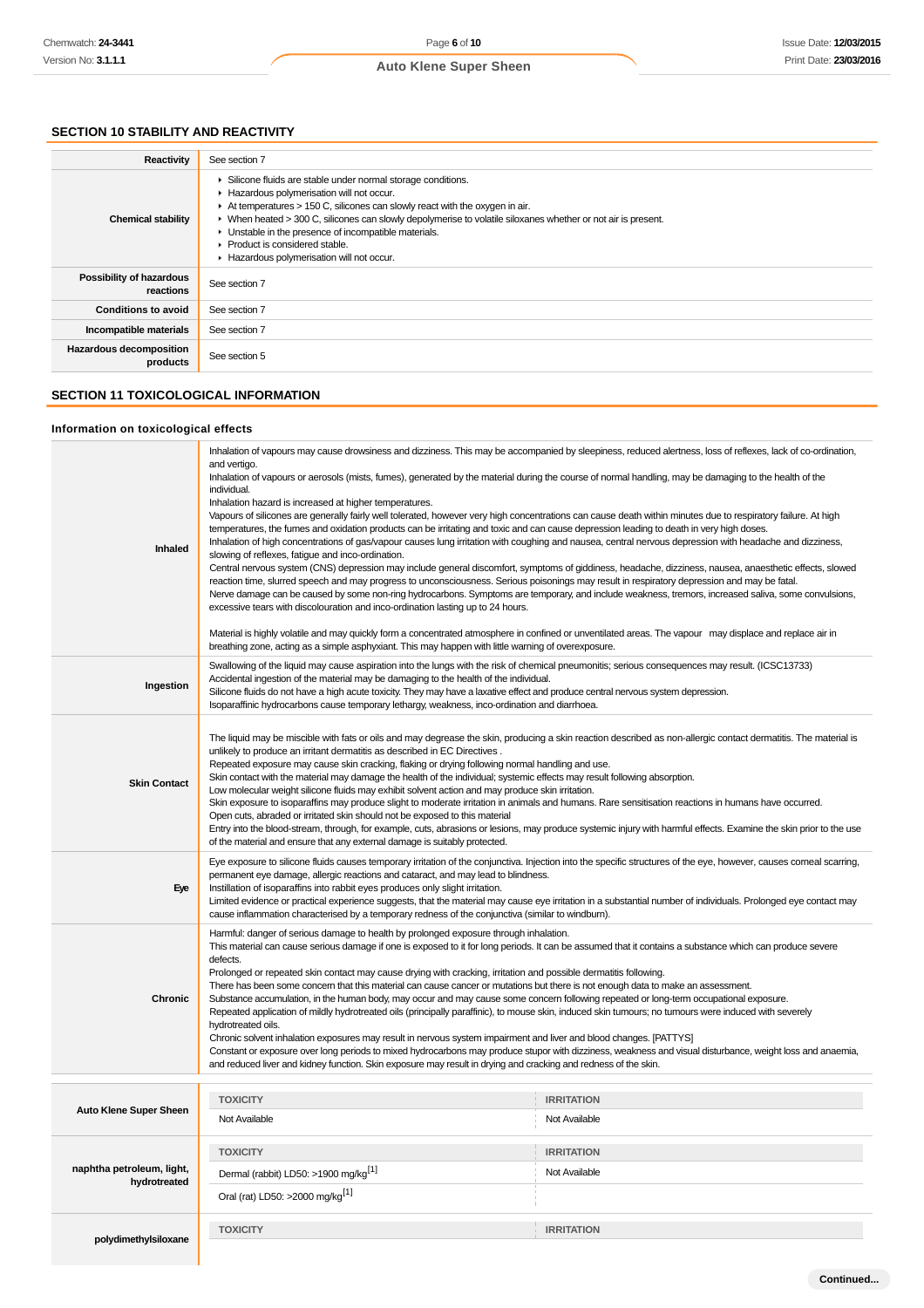|                                                         | Dermal (rabbit) LD50: >2000 mg/kg <sup>[2]</sup><br>Eye (rabbit): 100 mg/1h - mild                                                                                                                                                                                                                                                                                                                                                                                                                                                                                                                                                                                                                                                                                                                                                                                                                                                                                                                                                                                                                                                                                                                                                                                                                                                                                                                                                                                                                                                                                                                                                                                                                                                                                                                                                                                                                                                                                                                                                                                                                                                                                                                                                                                                                                                                                                                                                                                                                                                                                                                                                                                                                                                                                                                                                                                                                                                         |                                 |                                                                                                                                                       |  |  |  |
|---------------------------------------------------------|--------------------------------------------------------------------------------------------------------------------------------------------------------------------------------------------------------------------------------------------------------------------------------------------------------------------------------------------------------------------------------------------------------------------------------------------------------------------------------------------------------------------------------------------------------------------------------------------------------------------------------------------------------------------------------------------------------------------------------------------------------------------------------------------------------------------------------------------------------------------------------------------------------------------------------------------------------------------------------------------------------------------------------------------------------------------------------------------------------------------------------------------------------------------------------------------------------------------------------------------------------------------------------------------------------------------------------------------------------------------------------------------------------------------------------------------------------------------------------------------------------------------------------------------------------------------------------------------------------------------------------------------------------------------------------------------------------------------------------------------------------------------------------------------------------------------------------------------------------------------------------------------------------------------------------------------------------------------------------------------------------------------------------------------------------------------------------------------------------------------------------------------------------------------------------------------------------------------------------------------------------------------------------------------------------------------------------------------------------------------------------------------------------------------------------------------------------------------------------------------------------------------------------------------------------------------------------------------------------------------------------------------------------------------------------------------------------------------------------------------------------------------------------------------------------------------------------------------------------------------------------------------------------------------------------------------|---------------------------------|-------------------------------------------------------------------------------------------------------------------------------------------------------|--|--|--|
|                                                         | Oral (rat) LD50: >17000 mg/kg <sup>[2]</sup>                                                                                                                                                                                                                                                                                                                                                                                                                                                                                                                                                                                                                                                                                                                                                                                                                                                                                                                                                                                                                                                                                                                                                                                                                                                                                                                                                                                                                                                                                                                                                                                                                                                                                                                                                                                                                                                                                                                                                                                                                                                                                                                                                                                                                                                                                                                                                                                                                                                                                                                                                                                                                                                                                                                                                                                                                                                                                               |                                 |                                                                                                                                                       |  |  |  |
| Legend:                                                 | extracted from RTECS - Register of Toxic Effect of chemical Substances                                                                                                                                                                                                                                                                                                                                                                                                                                                                                                                                                                                                                                                                                                                                                                                                                                                                                                                                                                                                                                                                                                                                                                                                                                                                                                                                                                                                                                                                                                                                                                                                                                                                                                                                                                                                                                                                                                                                                                                                                                                                                                                                                                                                                                                                                                                                                                                                                                                                                                                                                                                                                                                                                                                                                                                                                                                                     |                                 | 1. Value obtained from Europe ECHA Registered Substances - Acute toxicity 2.* Value obtained from manufacturer's SDS. Unless otherwise specified data |  |  |  |
|                                                         |                                                                                                                                                                                                                                                                                                                                                                                                                                                                                                                                                                                                                                                                                                                                                                                                                                                                                                                                                                                                                                                                                                                                                                                                                                                                                                                                                                                                                                                                                                                                                                                                                                                                                                                                                                                                                                                                                                                                                                                                                                                                                                                                                                                                                                                                                                                                                                                                                                                                                                                                                                                                                                                                                                                                                                                                                                                                                                                                            |                                 |                                                                                                                                                       |  |  |  |
| <b>NAPHTHA PETROLEUM,</b><br><b>LIGHT, HYDROTREATED</b> | inversely proportional to the carbon chain length, with little absorption above C30. With respect to the carbon chain lengths likely to be present in mineral oil,<br>n-paraffins may be absorbed to a greater extent that iso- or cyclo-paraffins.<br>The major classes of hydrocarbons have been shown to be well absorbed by the gastrointestinal tract in various species. In many cases, the hydrophobic<br>hydrocarbons are ingested in association with dietary lipids. The dependence of hydrocarbon absorption on concomitant triglyceride digestion and<br>absorption, is known as the "hydrocarbon continuum hypothesis", and asserts that a series of solubilising phases in the intestinal lumen, created by dietary<br>triglycerides and their digestion products, afford hydrocarbons a route to the lipid phase of the intestinal absorptive cell (enterocyte) membrane. While some<br>hydrocarbons may traverse the mucosal epithelium unmetabolised and appear as solutes in lipoprotein particles in intestinal lymph, there is evidence that most<br>hydrocarbons partially separate from nutrient lipids and undergo metabolic transformation in the enterocyte. The enterocyte may play a major role in<br>determining the proportion of an absorbed hydrocarbon that, by escaping initial biotransformation, becomes available for deposition in its unchanged form in<br>peripheral tissues such as adipose tissue, or in the liver.<br>The High Benzene Naphthas (HBNs) contain mainly benzene but its adverse health effect is more with other components, which may cause adverse health<br>effects involving a variety of organs. They may produce genetic damage as well as effects on reproduction and the unborn baby (generally at levels toxic to the<br>mother). They may also cause cancers.<br>for petroleum:<br>This product contains benzene which is known to cause acute myeloid leukaemia and n-hexane which has been shown to metabolize to compounds which are<br>neuropathic.<br>This product contains toluene. There are indications from animal studies that prolonged exposure to high concentrations of toluene may lead to hearing loss.<br>This product contains ethyl benzene and naphthalene from which there is evidence of tumours in rodents<br>Carcinogenicity: Inhalation exposure to mice causes liver tumours, which are not considered relevant to humans. Inhalation exposure to rats causes kidney<br>tumours which are not considered relevant to humans.<br>Mutagenicity: There is a large database of mutagenicity studies on gasoline and gasoline blending streams, which use a wide variety of endpoints and give<br>predominantly negative results. All in vivo studies in animals and recent studies in exposed humans (e.g. petrol service station attendants) have shown negative<br>results in mutagenicity assays.<br>DHC Solvent Chemie (for EC No.: 926-605-8) |                                 |                                                                                                                                                       |  |  |  |
| <b>POLYDIMETHYLSILOXANE</b>                             | Siloxanes may impair liver and hormonal function, as well as the lung and kidney. They have not been found to be irritating to the skin and eyes. They may<br>potentially cause cancer (tumours of the womb in females) and may cause impaired fertility or infertility.<br>The material may be irritating to the eye, with prolonged contact causing inflammation. Repeated or prolonged exposure to irritants may produce conjunctivitis.<br>No toxic response noted during 90 day subchronic inhalation toxicity studies The no observable effect level is 450 mg/m3. Non-irritating and non-sensitising in<br>human patch test. [Xerox]*                                                                                                                                                                                                                                                                                                                                                                                                                                                                                                                                                                                                                                                                                                                                                                                                                                                                                                                                                                                                                                                                                                                                                                                                                                                                                                                                                                                                                                                                                                                                                                                                                                                                                                                                                                                                                                                                                                                                                                                                                                                                                                                                                                                                                                                                                               |                                 |                                                                                                                                                       |  |  |  |
| <b>Acute Toxicity</b>                                   | ல                                                                                                                                                                                                                                                                                                                                                                                                                                                                                                                                                                                                                                                                                                                                                                                                                                                                                                                                                                                                                                                                                                                                                                                                                                                                                                                                                                                                                                                                                                                                                                                                                                                                                                                                                                                                                                                                                                                                                                                                                                                                                                                                                                                                                                                                                                                                                                                                                                                                                                                                                                                                                                                                                                                                                                                                                                                                                                                                          | Carcinogenicity                 | $\circ$                                                                                                                                               |  |  |  |
| <b>Skin Irritation/Corrosion</b>                        | ⊙                                                                                                                                                                                                                                                                                                                                                                                                                                                                                                                                                                                                                                                                                                                                                                                                                                                                                                                                                                                                                                                                                                                                                                                                                                                                                                                                                                                                                                                                                                                                                                                                                                                                                                                                                                                                                                                                                                                                                                                                                                                                                                                                                                                                                                                                                                                                                                                                                                                                                                                                                                                                                                                                                                                                                                                                                                                                                                                                          | <b>Reproductivity</b>           | O                                                                                                                                                     |  |  |  |
| <b>Serious Eye</b><br>Damage/Irritation                 | ◎                                                                                                                                                                                                                                                                                                                                                                                                                                                                                                                                                                                                                                                                                                                                                                                                                                                                                                                                                                                                                                                                                                                                                                                                                                                                                                                                                                                                                                                                                                                                                                                                                                                                                                                                                                                                                                                                                                                                                                                                                                                                                                                                                                                                                                                                                                                                                                                                                                                                                                                                                                                                                                                                                                                                                                                                                                                                                                                                          | <b>STOT - Single Exposure</b>   | ✔                                                                                                                                                     |  |  |  |
| <b>Respiratory or Skin</b><br>sensitisation             | ல                                                                                                                                                                                                                                                                                                                                                                                                                                                                                                                                                                                                                                                                                                                                                                                                                                                                                                                                                                                                                                                                                                                                                                                                                                                                                                                                                                                                                                                                                                                                                                                                                                                                                                                                                                                                                                                                                                                                                                                                                                                                                                                                                                                                                                                                                                                                                                                                                                                                                                                                                                                                                                                                                                                                                                                                                                                                                                                                          | <b>STOT - Repeated Exposure</b> | ✔                                                                                                                                                     |  |  |  |
| <b>Mutagenicity</b>                                     | ⊙                                                                                                                                                                                                                                                                                                                                                                                                                                                                                                                                                                                                                                                                                                                                                                                                                                                                                                                                                                                                                                                                                                                                                                                                                                                                                                                                                                                                                                                                                                                                                                                                                                                                                                                                                                                                                                                                                                                                                                                                                                                                                                                                                                                                                                                                                                                                                                                                                                                                                                                                                                                                                                                                                                                                                                                                                                                                                                                                          | <b>Aspiration Hazard</b>        |                                                                                                                                                       |  |  |  |
|                                                         |                                                                                                                                                                                                                                                                                                                                                                                                                                                                                                                                                                                                                                                                                                                                                                                                                                                                                                                                                                                                                                                                                                                                                                                                                                                                                                                                                                                                                                                                                                                                                                                                                                                                                                                                                                                                                                                                                                                                                                                                                                                                                                                                                                                                                                                                                                                                                                                                                                                                                                                                                                                                                                                                                                                                                                                                                                                                                                                                            | Legend:                         | $\blacktriangleright$ - Data available but does not fill the criteria for classification<br>Data required to make elegation in milable                |  |  |  |

– Data required to make classification available

 $\bigcirc$  – Data Not Available to make classification

#### **SECTION 12 ECOLOGICAL INFORMATION**

## **Toxicity**

| יייייי                                    |             |                           |                                                                                                                                                                                                                                                                                                          |              |                |
|-------------------------------------------|-------------|---------------------------|----------------------------------------------------------------------------------------------------------------------------------------------------------------------------------------------------------------------------------------------------------------------------------------------------------|--------------|----------------|
| Ingredient                                | Endpoint    | <b>Test Duration (hr)</b> | <b>Species</b>                                                                                                                                                                                                                                                                                           | Value        | Source         |
| naphtha petroleum, light,<br>hydrotreated | <b>LC50</b> | 96                        | Fish                                                                                                                                                                                                                                                                                                     | 2.1-61.1mg/L | $\overline{2}$ |
| naphtha petroleum, light,<br>hydrotreated | <b>EC50</b> | 48                        | Crustacea                                                                                                                                                                                                                                                                                                | 4.7mg/L      | $\overline{2}$ |
| naphtha petroleum, light,<br>hydrotreated | EC50        | 72                        | Algae or other aquatic plants                                                                                                                                                                                                                                                                            | 12.4mg/L     | $\overline{2}$ |
| naphtha petroleum, light,<br>hydrotreated | EC50        | 96                        | Algae or other aquatic plants                                                                                                                                                                                                                                                                            | 1.6-16.3mg/L | $\overline{2}$ |
| naphtha petroleum, light,<br>hydrotreated | <b>NOEC</b> | 72                        | Algae or other aquatic plants                                                                                                                                                                                                                                                                            | 6.47mg/L     | 2              |
| polydimethylsiloxane                      | <b>LC50</b> | 96                        | Fish                                                                                                                                                                                                                                                                                                     | 3.16mg/L     | 4              |
| Legend:                                   |             |                           | Extracted from 1. IUCLID Toxicity Data 2. Europe ECHA Registered Substances - Ecotoxicological Information - Aquatic Toxicity 3. EPIWIN Suite V3.12 -<br>Aquatic Toxicity Data (Estimated) 4. US EPA, Ecotox database - Aquatic Toxicity Data 5. ECETOC Aquatic Hazard Assessment Data 6. NITE (Japan) - |              |                |

Aquatic Toxicity Data (Estimated) 4. US EPA, Ecotox database - Aquatic Toxicity Data 5. ECETOC Aquatic Hazard Assessment Data 6. NITE (Japan) - Bioconcentration Data 7. METI (Japan) - Bioconcentration Data 8. Vendor Data

Harmful to aquatic organisms.

When spilled this product may act as a typical oil, causing a film, sheen, emulsion or sludge at or beneath the surface of the body of water. The oil film on water surface may physically affect the aquatic organisms, due to the interruption of the

oxygen transfer between the air and the water

Oils of any kind can cause:

drowning of water-fowl due to lack of buoyancy, loss of insulating capacity of feathers, starvation and vulnerability to predators due to lack of mobility  $\blacktriangleright$  lethal effects on fish by coating gill surfaces, preventing respiration

asphyxiation of benthic life forms when floating masses become engaged with surface debris and settle on the bottom and

adverse aesthetic effects of fouled shoreline and beaches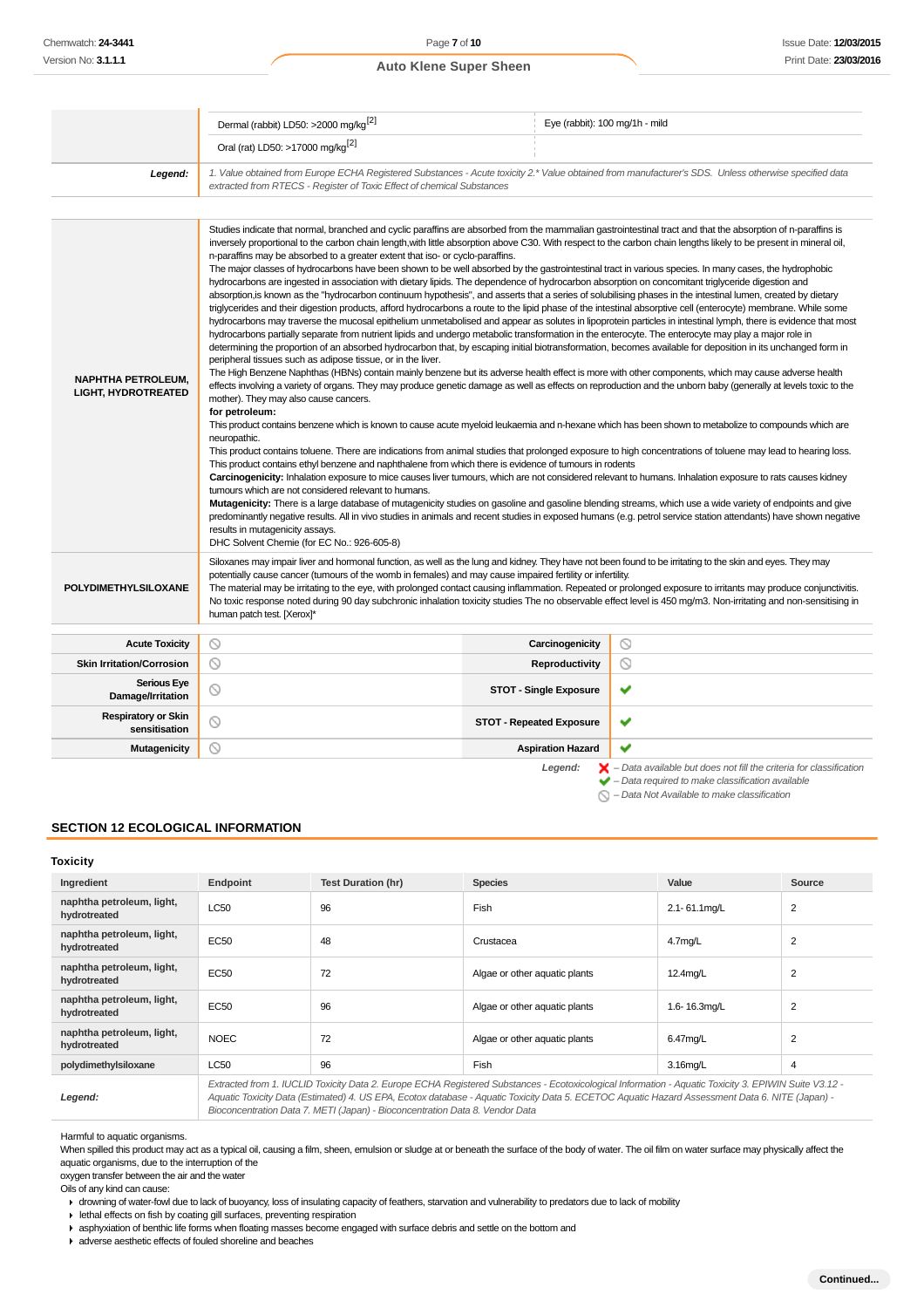In case of accidental releases on the soil, a fine film is formed on the soil, which prevents the plant respiration process and the soil particle saturation. It may cause deep water infestation. For Siloxanes:

Environmental Fate: Siloxanes are used in cosmetics, wax, polishes, and to a minor extent in several other applications.

Atmospheric Fate: In the presence of nitrate ions, short chain siloxanes are broken down by sunlight to the level of silicate within days. The main source atmospheric siloxane release to the air is via evaporation.

Aquatic Fate: It is well accepted that polydimethylsiloxane fluids become permanent residents of sediment but should not have adverse environmental effects. Silicone fluids are very surface active on surface waters. These substances tend to move into the aquatic compartment attached to textiles, sewage sludge, hair, algae, sediment, etc. Non-evaporating silicone fluids used in cosmetics, wax, polishes, cleaning products and those used in textile applications, (softeners), will, to a large extent, end up in wastewater and be directed to wastewater treatment plants. Ecotoxicity: Siloxanes are chemically stable which makes them very persistent in the environment, where they are expected to remain for many years. For High Benzene Naphthas, (HBNs):

Environmental Fate: Some of these substances occur in crude oil and are formed as by-products from the combustion of natural materials, (e.g. during forest fires).

Atmospheric Fate: The chemical components in HBNs and are expected to evaporate significantly to the air where they are subject to rapid physical degradation through hydroxyl radical attack. Terrestrial Fate: These substances would only be found in soils where localized spills of petroleum products have occurred and during production of products containing these substances. HBNs have the potential to exhibit a high extent of biodegradability. Upon release to soil, some of these substances are expected to sink through the soil to groundwater. Many of these substances have a low to moderate tendency to sorb to soil particles. Sorption potential also varies with changes in other soil properties, (e.g. number of available adsorption sites, porosity and water content), and environmental conditions.

**DO NOT** discharge into sewer or waterways.

#### **Persistence and degradability**

| Ingredient | Persistence: Water/Soil               | Persistence: Air                      |
|------------|---------------------------------------|---------------------------------------|
|            | No Data available for all ingredients | No Data available for all ingredients |

#### **Bioaccumulative potential**

| Ingredient       | <b>Bioaccumulation</b>                |  |
|------------------|---------------------------------------|--|
|                  | No Data available for all ingredients |  |
| Mobility in soil |                                       |  |
| Ingredient       | <b>Mobility</b>                       |  |
|                  | No Data available for all ingredients |  |

## **SECTION 13 DISPOSAL CONSIDERATIONS**

#### **Waste treatment methods**

|                            | Legislation addressing waste disposal requirements may differ by country, state and/ or territory. Each user must refer to laws operating in their area. In some     |
|----------------------------|----------------------------------------------------------------------------------------------------------------------------------------------------------------------|
|                            | areas, certain wastes must be tracked.                                                                                                                               |
|                            | A Hierarchy of Controls seems to be common - the user should investigate:                                                                                            |
|                            | Reduction                                                                                                                                                            |
|                            | $\triangleright$ Reuse                                                                                                                                               |
|                            | $\triangleright$ Recycling                                                                                                                                           |
|                            | • Disposal (if all else fails)                                                                                                                                       |
|                            | This material may be recycled if unused, or if it has not been contaminated so as to make it unsuitable for its intended use. If it has been contaminated, it may be |
|                            | possible to reclaim the product by filtration, distillation or some other means. Shelf life considerations should also be applied in making decisions of this type.  |
| <b>Product / Packaging</b> | Note that properties of a material may change in use, and recycling or reuse may not always be appropriate.                                                          |
| disposal                   | DO NOT allow wash water from cleaning or process equipment to enter drains.                                                                                          |
|                            | It may be necessary to collect all wash water for treatment before disposal.                                                                                         |
|                            | In all cases disposal to sewer may be subject to local laws and regulations and these should be considered first.                                                    |
|                            | • Where in doubt contact the responsible authority.                                                                                                                  |
|                            | Recycle wherever possible.                                                                                                                                           |
|                            | ► Consult manufacturer for recycling options or consult local or regional waste management authority for disposal if no suitable treatment or disposal facility      |
|                            | can be identified.                                                                                                                                                   |
|                            | ► Dispose of by: burial in a land-fill specifically licenced to accept chemical and / or pharmaceutical wastes or Incineration in a licenced apparatus (after        |
|                            | admixture with suitable combustible material).                                                                                                                       |
|                            | Decontaminate empty containers. Observe all label safeguards until containers are cleaned and destroyed.                                                             |
|                            |                                                                                                                                                                      |

### **SECTION 14 TRANSPORT INFORMATION**

**Labels Required**

**Marine Pollutant** NO **HAZCHEM** •3YE **Land transport (ADG) UN number** 1993 **Packing group** | II **UN proper shipping name** FLAMMABLE LIQUID, N.O.S. (contains naphtha petroleum, light, hydrotreated) **Environmental hazard** Not Applicable **Transport hazard class(es)** Class 3 Subrisk Not Applicable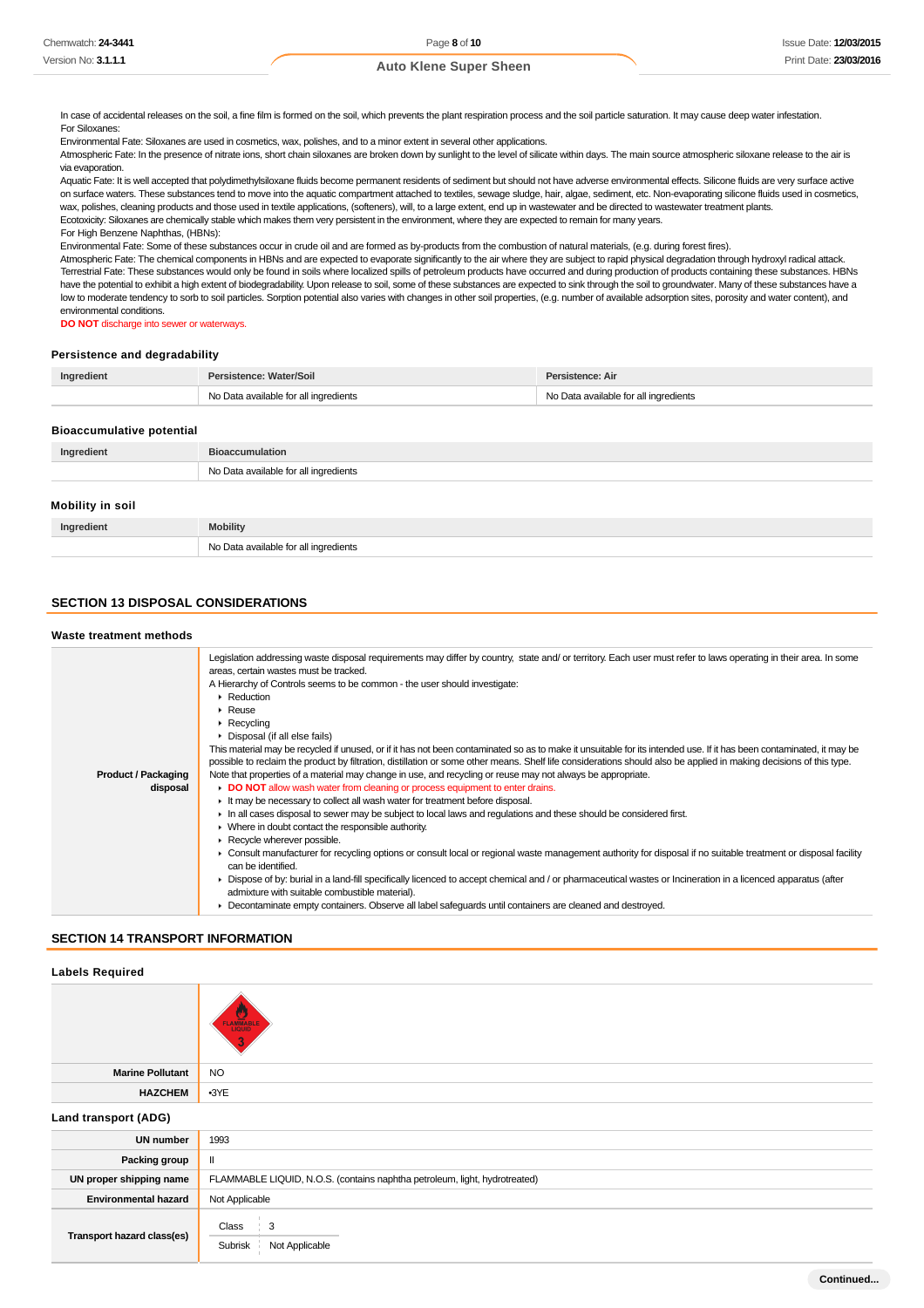| Limited quantity | Special precautions for user | Special provisions<br>274 |  |
|------------------|------------------------------|---------------------------|--|
|                  |                              |                           |  |

**Contract Contract** 

| Air transport (ICAO-IATA / DGR) |                                                                              |                |                |  |  |  |
|---------------------------------|------------------------------------------------------------------------------|----------------|----------------|--|--|--|
| <b>UN number</b>                | 1993                                                                         |                |                |  |  |  |
| Packing group                   | $\mathbf{I}$                                                                 |                |                |  |  |  |
| UN proper shipping name         | Flammable liquid, n.o.s. * (contains naphtha petroleum, light, hydrotreated) |                |                |  |  |  |
| <b>Environmental hazard</b>     | Not Applicable                                                               |                |                |  |  |  |
|                                 | <b>ICAO/IATA Class</b>                                                       | 3              |                |  |  |  |
| Transport hazard class(es)      | ICAO / IATA Subrisk                                                          | Not Applicable |                |  |  |  |
|                                 | <b>ERG Code</b>                                                              | 3H             |                |  |  |  |
|                                 | Special provisions                                                           |                | A <sub>3</sub> |  |  |  |
| Special precautions for user    | Cargo Only Packing Instructions                                              |                | 364            |  |  |  |
|                                 | Cargo Only Maximum Qty / Pack                                                |                | 60L            |  |  |  |
|                                 | Passenger and Cargo Packing Instructions                                     |                | 353            |  |  |  |
|                                 | Passenger and Cargo Maximum Qty / Pack                                       |                | 5L             |  |  |  |
|                                 | Passenger and Cargo Limited Quantity Packing Instructions                    |                | Y341           |  |  |  |
|                                 | Passenger and Cargo Limited Maximum Qty / Pack                               |                | 1 <sub>L</sub> |  |  |  |

#### **Sea transport (IMDG-Code / GGVSee)**

| <b>UN number</b>             | 1993                                                                                              |
|------------------------------|---------------------------------------------------------------------------------------------------|
| Packing group                | $\mathbf{I}$                                                                                      |
| UN proper shipping name      | FLAMMABLE LIQUID, N.O.S. (contains naphtha petroleum, light, hydrotreated)                        |
| <b>Environmental hazard</b>  | Not Applicable                                                                                    |
| Transport hazard class(es)   | <b>IMDG Class</b><br>3<br>Not Applicable<br><b>IMDG Subrisk</b>                                   |
| Special precautions for user | $F-E$ , S-E<br><b>EMS Number</b><br>274<br>Special provisions<br><b>Limited Quantities</b><br>1 L |

## **Transport in bulk according to Annex II of MARPOL and the IBC code** Not Applicable

## **SECTION 15 REGULATORY INFORMATION**

## **Safety, health and environmental regulations / legislation specific for the substance or mixture**

**NAPHTHA PETROLEUM, LIGHT, HYDROTREATED(64742-49-0.) IS FOUND ON THE FOLLOWING REGULATORY LISTS** Australia Hazardous Substances Information System - Consolidated Lists Australia Inventory of Chemical Substances (AICS)

#### **POLYDIMETHYLSILOXANE(63148-62-9) IS FOUND ON THE FOLLOWING REGULATORY LISTS**

Australia Inventory of Chemical Substances (AICS)

| <b>National Inventory</b>               | <b>Status</b>                                                                                                                                                                              |
|-----------------------------------------|--------------------------------------------------------------------------------------------------------------------------------------------------------------------------------------------|
| Australia - AICS                        | Y                                                                                                                                                                                          |
| Canada - DSL                            | Y                                                                                                                                                                                          |
| Canada - NDSL                           | N (polydimethylsiloxane; naphtha petroleum, light, hydrotreated)                                                                                                                           |
| China - IECSC                           | Y                                                                                                                                                                                          |
| Europe - EINEC / ELINCS /<br><b>NLP</b> | N (polydimethylsiloxane)                                                                                                                                                                   |
| Japan - ENCS                            | N (naphtha petroleum, light, hydrotreated)                                                                                                                                                 |
| Korea - KECI                            | Y                                                                                                                                                                                          |
| New Zealand - NZIoC                     | Y                                                                                                                                                                                          |
| Philippines - PICCS                     | Y                                                                                                                                                                                          |
| USA - TSCA                              | Y                                                                                                                                                                                          |
| Legend:                                 | $Y = All$ ingredients are on the inventory<br>N = Not determined or one or more ingredients are not on the inventory and are not exempt from listing(see specific ingredients in brackets) |

#### **SECTION 16 OTHER INFORMATION**